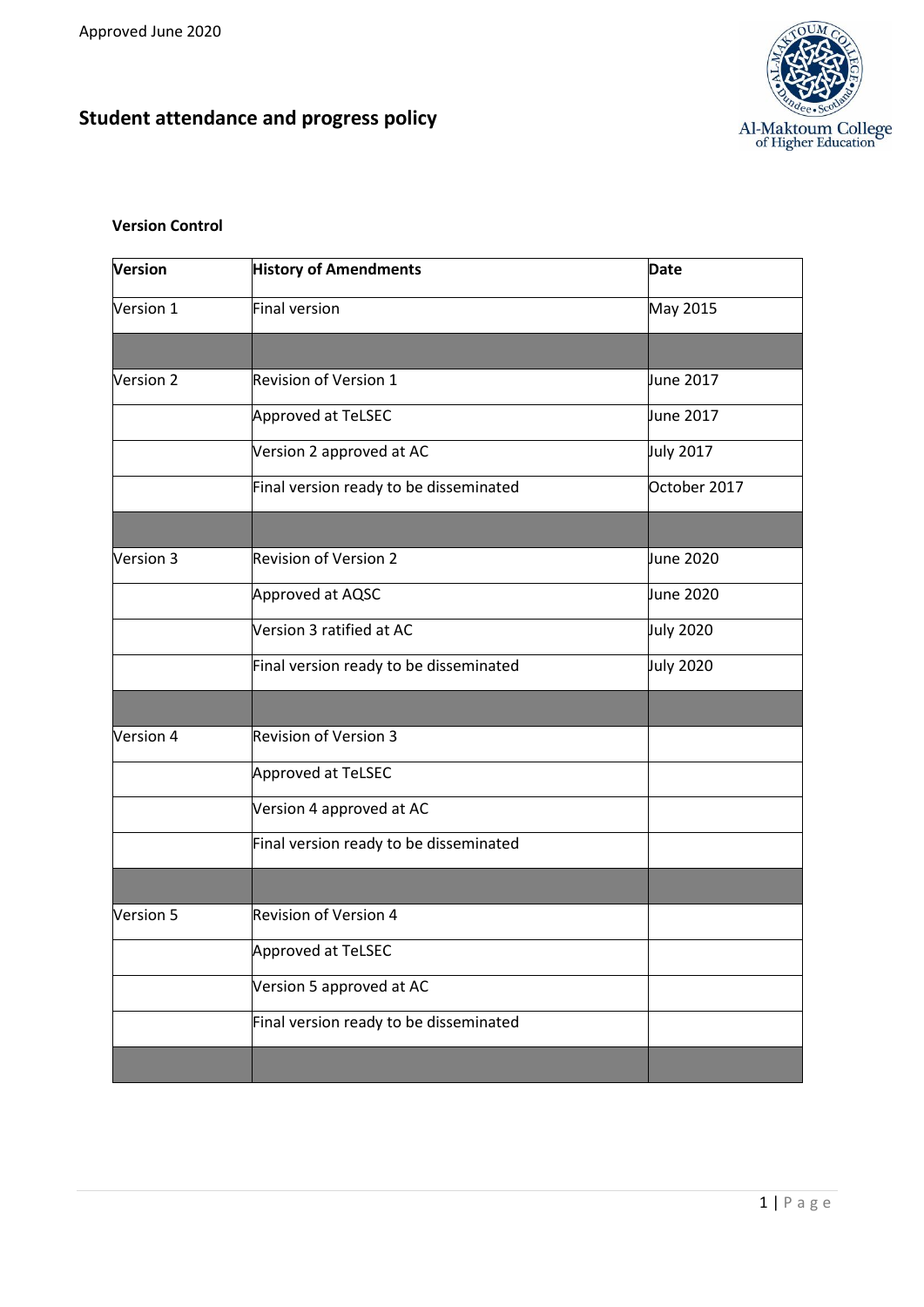As part of the commitment to their studies students are (except for absence with good cause) expected to attend all elements of their programme – including attending all teaching activities necessary for the pursuit of their studies, undertaking all associated assessments and attending meetings and other activities as required by the College.

Good attendance has a positive impact on performance and is therefore key to students successfully achieving the outcomes of their programme. We are keen to support students to maximise their potential and by monitoring attendance the College is able to quickly spot patterns of non- attendance and work with students to help them overcome any issues that may be affecting their studies.

Students may be withdrawn from their programme if they do not demonstrate satisfactory attendance and progress. It is therefore important that students keep the College informed of any absence.

# **A. General**

- 1. Students must register on their programme within 2 weeks of the start of teaching. Students who fail to do this are deemed to have abandoned their studies.
- 2. Students are required to remain in reasonable contact with the College for the duration of their studies.
- 3. Holidays have been built-in between semesters and attendance is not taken during these breaks.
- 4. If a student is absent from a session in which work is assessed, a mark of zero will be awarded for the relevant session, and this zero mark will be used in determining the unit grade.
- 5. Students should note attendance requirements specified in relation to their funding body, if applicable.
- 6. Where required the College will report non-attendance to appropriate authorities including the Home Office.

#### **B. Reporting Absences**

- 1. Students are expected to attend all the classes for each unit they are registered on.
- 2. Unit coordinators will maintain an attendance register on a weekly basis in order to keep records of student attendance, and non-attendance will be noted.
- 3. Where students face difficulty in attending sessions or undertaking assessments and examinations, it is their responsibility to inform their Unit Coordinator/Student Administration of this fact and to provide a satisfactory explanation. All authorised and unauthorised absences are reported to Student Administration and recorded as appropriate.
- 4. A student who does not attend the class should inform Student Administration and submit a Temporary Absence Form.
- 5. 5. Absentees should complete an Absence Form online. The Form is accessible from the "Current Students" section of the College website at the following link: [https://www.almcollege.ac.uk/student-resources.](https://www.almcollege.ac.uk/student-resources) Once completed, the Form should be sent electronically to the Student Administration. On receipt of the Form, the Student Administration will refer it to the relevant Unit Co-ordinator without delay. Whether or not to authorise the absence is at the discretion of the Unit Coordinator. The College reserves the right to reject requests for absence if there are concerns about a student's overall pattern of attendance. For absences longer than 7 days, a student must also submit a medical certificate (if absent due to illness).
- 6. If a student requires a coursework extension due to illness, misses an exam due to illness, or is absent due to illness for longer than 7 days a medical note will also be required.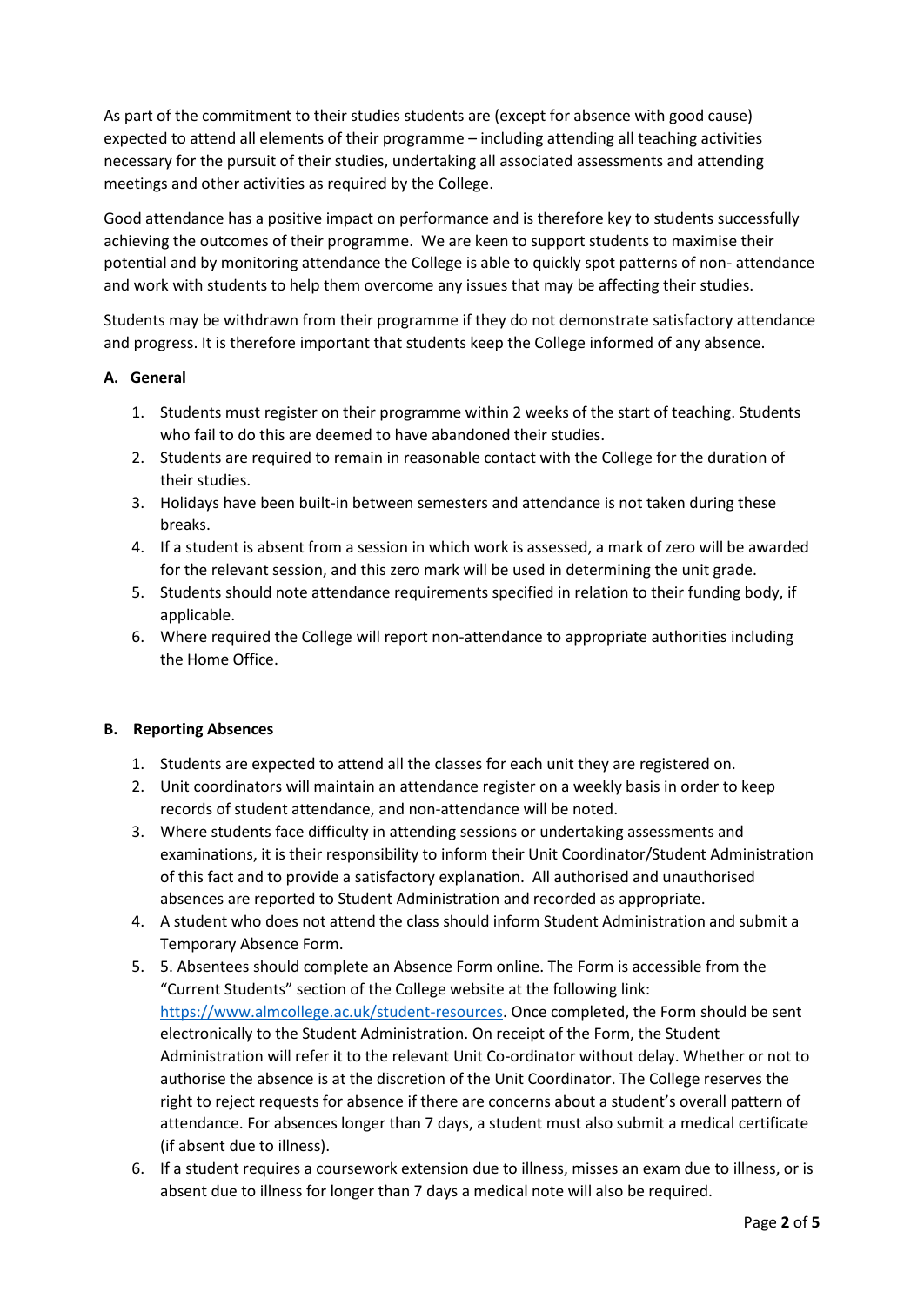- 7. Students are advised to consult their Unit Coordinator if there is a problem leading to longterm absence (or a pattern of shorter absences) from the College. They may be able to support students through difficulties.
- 8. It is the student's responsibility to catch-up with academic work missed during a period of absence.

# **C. Specific Information for Tier 4 Students**

- 1. Please note that if you are a Tier 4 student on a visa, unauthorised absences will result in you being reported to the UK Visas and Immigration.
- 2. If Tier 4 students miss 10 'points of contact' or more, the College is legally required to inform the UKVI. Points of contact include coursework submissions, classes, seminars, exams, scheduled meetings etc.
- 3. Tier 4 students should provide prior notice of planned absences (via a Temporary Absence Form), stating where they will be, why, how long for, and contact details for when they are away.
- 4. After the completion of the programme of study, Tier 4 students will be required to be
- 1. present at the College once a week until they leave the UK, and to sign an attendance sheet.

# **D. Non-engagement and unauthorised absences**

- 1. If students have any problems that are affecting their punctuality and/or attendance then they are encouraged to seek support.
- 2. Should a student accumulate three unauthorised absences within a semester, they will be sent a letter of warning reminding them of the requirement to engage with their programme and asking the student to confirm their continued participation/intention to interrupt or withdraw. The student will need to explain their absences and provide evidence where applicable. If the student fails to respond to the letter within the prescribed timescale or if a fourth absence is then noted, the case will be discussed at the Teaching, Learning, and Student Experience Committee and further action may be taken.
- 3. Should a student be late for class three times within a semester, they will be sent a letter of warning reminding them of the requirement to engage with their programme and asking the student to confirm their continued participation/intention to interrupt or withdraw. If the student fails to respond to the letter within the prescribed timescale or if a fourth absence is then noted, the case will be discussed at the Teaching, Learning, and Student Experience Committee and further action may be taken.
- 4. Where students are absent without authorisation, to the point that it is not possible to continue with their studies, Student Administration will write to the student stating that they will be deemed to have withdrawn from the College and their student record will be amended to show that they have withdrawn.
- 5. If a student is very frequently late or misses over 30% of the classes in their unit, they will not be permitted to complete it. The student will be withdrawn from the unit and will have to take it again.
- 6. Students have the right to appeal against a decision to withdraw them from theunit/programme. The appeal must be made within 5 working days from the date this decision was sent to the student. The student should continue to attend all of their classes and submit work in accordance with deadlines whilst their appeal is pending.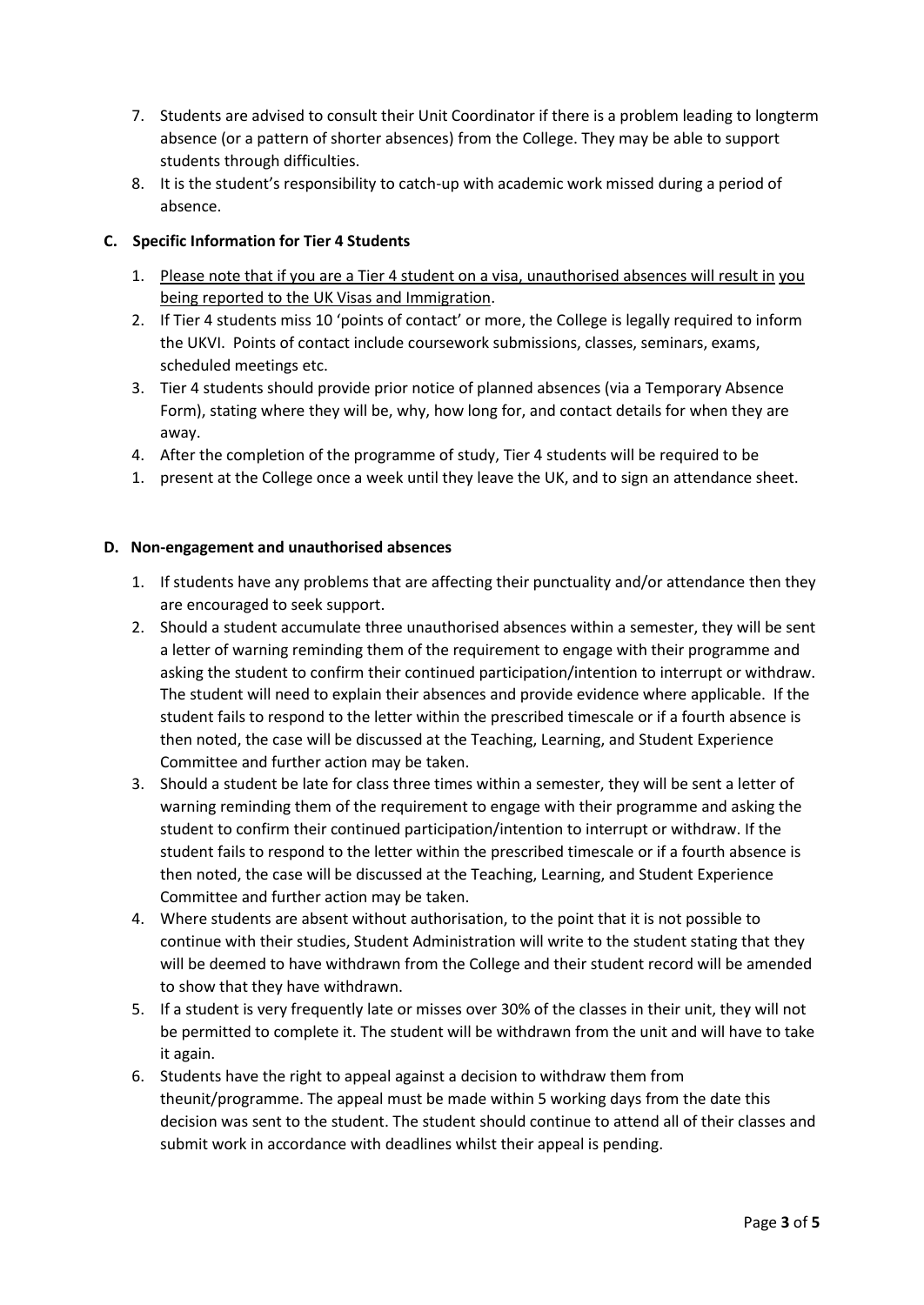## **E. Termination of Studies for Failure to Participate/Poor Academic Progress**

- 1. Where a Unit Coordinator considers that a student is failing to participate adequately in his/her programme of study they will consult with the Programme Coordinator. With the approval of the SQA Coordinator formal written warning letter will be sent by Student Administration to the student setting out the actions required of the student for adequate participation.
- 2. If the student's participation remains inadequate, the Unit Coordinator shall inform the Programme Coordinator and SQA Coordinator. With the approval of the SQA Coordinator, the Programme Coordinator will write to the student advising that if he/she does not contact the College within 10 working days with a view to agreeing arrangements for adequate participation, the student shall be deemed to have abandoned his/her studies and the student's registration will be terminated.
- 3. If the student contacts the College within 10 working days, he/she will be given a final opportunity to establish participation to the satisfaction of the Programme Coordinator. Where a student fails to adhere to the requirements for adequate participation, the Programme Coordinator will report this to the SQA Coordinator. The SQA Coordinator may take the case to the Teaching, Learning, and Student Experience Committee and the student's registration may be terminated with immediate effect.

## **F. Appeals against the decision to terminate studies under section E**

1. The student will be informed in writing of any decision to terminate his/her studies under section E. Reasons will be given for the termination of studies. The student will be given the right to appeal against the decision within 10 working days. Appeals may be made on the following grounds:

- that there are mitigating circumstances relating to ill health or personal difficulties which the student was not in a position to raise at an earlier stage;
- that the information held by the College relating to the student's participation is incomplete or inaccurate and the student was not in a position to correct this information at an earlier stage;
- that there is evidence of prejudice or bias on the part of the College.

2. The appeal should be submitted to Student Administration in writing with supporting evidence, and the College's Appeals Procedure will commence (at Formal Stage 1).

#### **G. Withdrawing from Units/Studies**

- 1. Where a student withdraws from the College, it is that student's responsibility to inform Student Administration.
- 2. The effective withdrawal date shall be the later of:

(i) the date on which Student Administration receives formal notification of withdrawal from the student;

(ii) the last date of attendance.

3. Under no circumstances will a student be permitted to withdraw from a unit after the examinations have taken place.